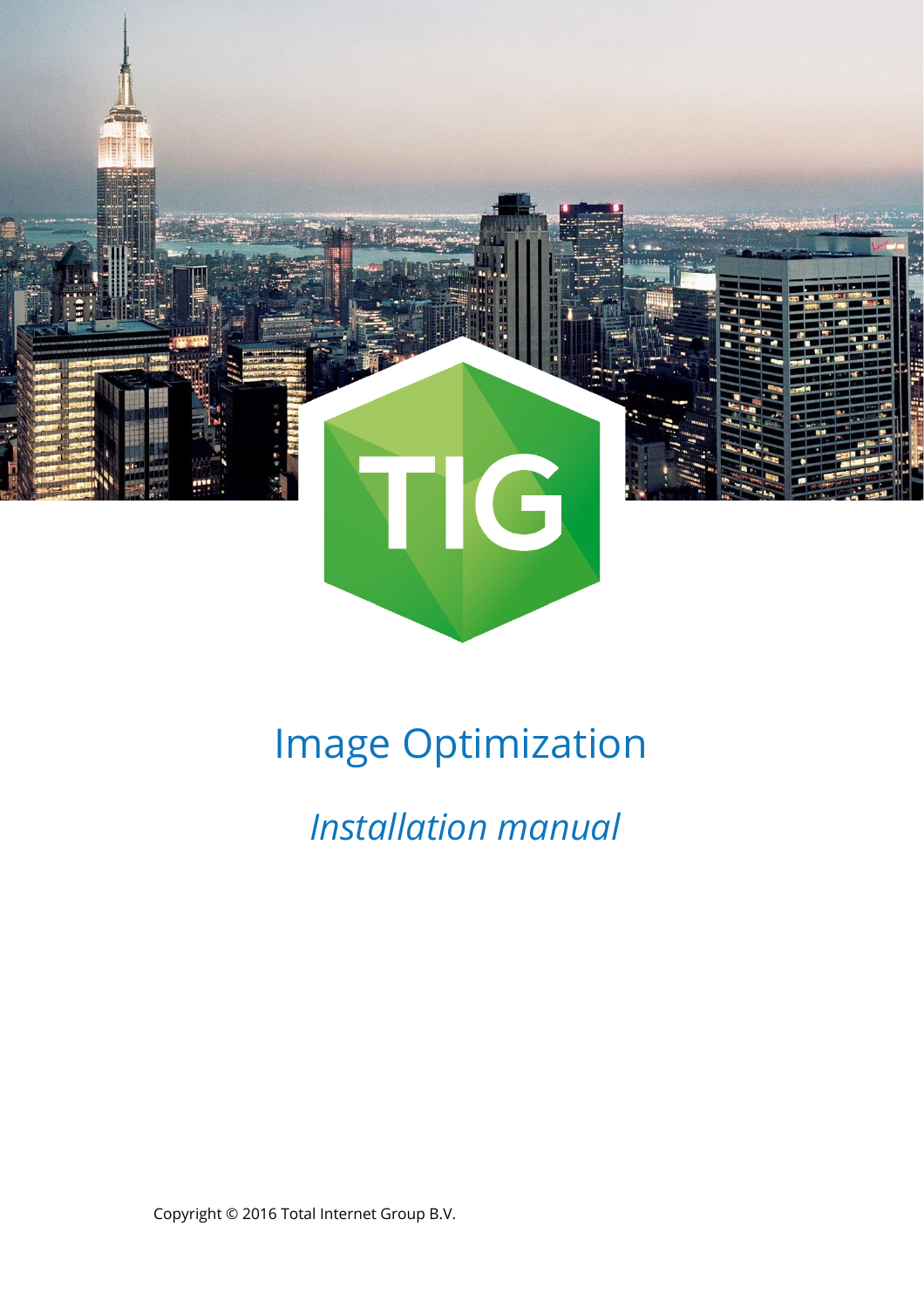### <span id="page-1-0"></span>**Introduction**

This manual describes the functionality of the Image Optimization Magento 1 extension. The Image Optimization Magento 1 extension is developed by TIG for Voormedia. The extension makes it possible for Merchants to optimize product images with a perfect balance in quality and file size.



For the installation of the extension SSH/SFTP access to your webserver is necessary.

If you have any questions regarding the extension, please contact the TIG Servicedesk.

### **Contact details TIG, technical questions** Phone number international: +31 (0)20 – 2181 001 E-mail: [servicedesk@tig.nl](mailto:servicedesk@tig.nl) Twitter: [https://twitter.com/tig\\_nl](https://twitter.com/tig_nl)

### <span id="page-1-1"></span>**Index**

[Introduction](#page-1-0) [Index](#page-1-1) [Installation](#page-2-0) [Technical requirements](#page-2-1) [In order to use the Image Optimization Magento 1 extension, you need to](#page-2-1) [comply with the minimal technical requirements as stated by Magento:](#page-2-1) [Back-up](#page-2-2) [Disable Magento Compiler](#page-2-3) [Folder & files uploading](#page-2-4) [Clear cache](#page-2-5) [Upgrading](#page-3-0) [Can I upgrade from version 1 to newer versions?](#page-3-1) [Yes, to upgrade you can simply overwrite all files and folders when you upload](#page-3-2) [the extension.](#page-3-2)

[Will I keep my already compressed images after upgrading from version 1?](#page-3-2) **[Configuration](#page-4-0)** 

[Frequently asked questions](#page-5-0)

[Will this extension optimize my existing product images?](#page-5-1)

[Can I flush my Magento image cache without losing all the optimized images?](#page-5-2)

[What will happen when I upload a image twice to my Magento webshop?](#page-5-3) [Release notes](#page-6-0)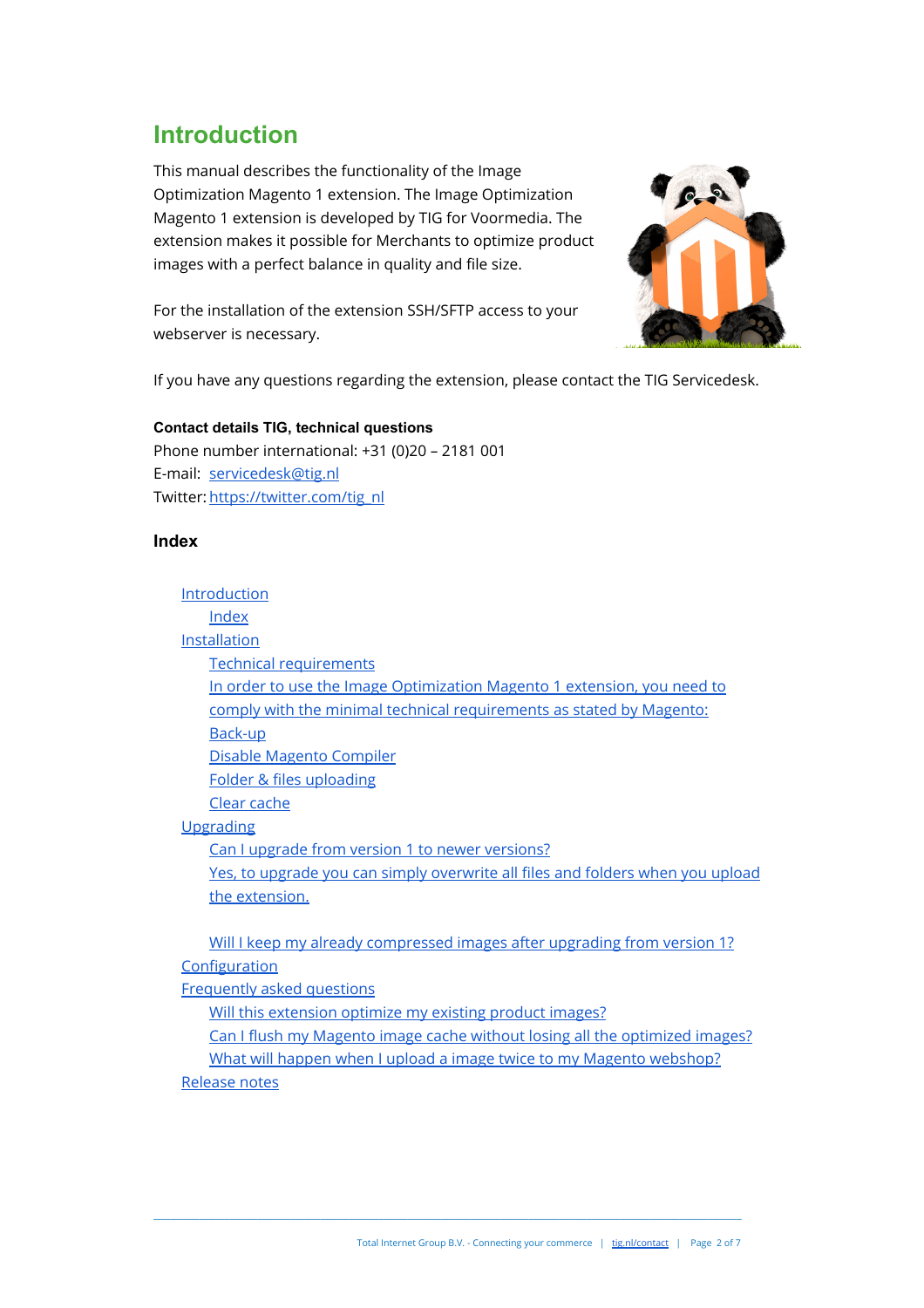### <span id="page-2-0"></span>**Installation**

### <span id="page-2-1"></span>**Technical requirements**

In order to use the Image Optimization Magento 1 extension, you need to comply with the minimal technical requirements as stated by Magento:

<http://devdocs.magento.com/guides/m1x/system-requirements.html>

The extension supports the following Magento 1 versions:

- Magento Community 1.7, 1.8, 1.9
- Magento Enterprise 1.12, 1.13, 1.14

### <span id="page-2-2"></span>**Back-up**

We strongly advise to install and update the extension first on a staging environment and make a back-up of your webshop prior to the installation.

### <span id="page-2-3"></span>**Disable Magento Compiler**

If you have enabled the Magento compiler you should disable this feature. To disable this navigate to *System* → *Tools* → *Compilation* and click on the disable button.

### <span id="page-2-4"></span>**Folder & files uploading**

The zip file contains three folders:

- App
- Lib
- **Skin**

Upload these folders to your Magento webshop. No files will be overwritten. Warning: If your SSH/SFTP client asks to merge or replace the files, always choose for merge.

#### <span id="page-2-5"></span>**Clear cache**

Log into your Magento backend and go to *System*->*Cache Management*. Click on the Flush Magento Cache button.

\_\_\_\_\_\_\_\_\_\_\_\_\_\_\_\_\_\_\_\_\_\_\_\_\_\_\_\_\_\_\_\_\_\_\_\_\_\_\_\_\_\_\_\_\_\_\_\_\_\_\_\_\_\_\_\_\_\_\_\_\_\_\_\_\_\_\_\_\_\_\_\_\_\_\_\_\_\_\_\_\_\_\_\_\_\_\_\_\_\_\_\_\_\_\_\_\_\_\_\_\_\_\_\_\_\_\_\_\_\_\_\_\_\_\_\_\_\_\_\_\_\_\_\_\_\_\_\_\_\_\_\_\_\_\_\_\_\_\_\_\_

After logging out and logging back in the extension is successfully installed.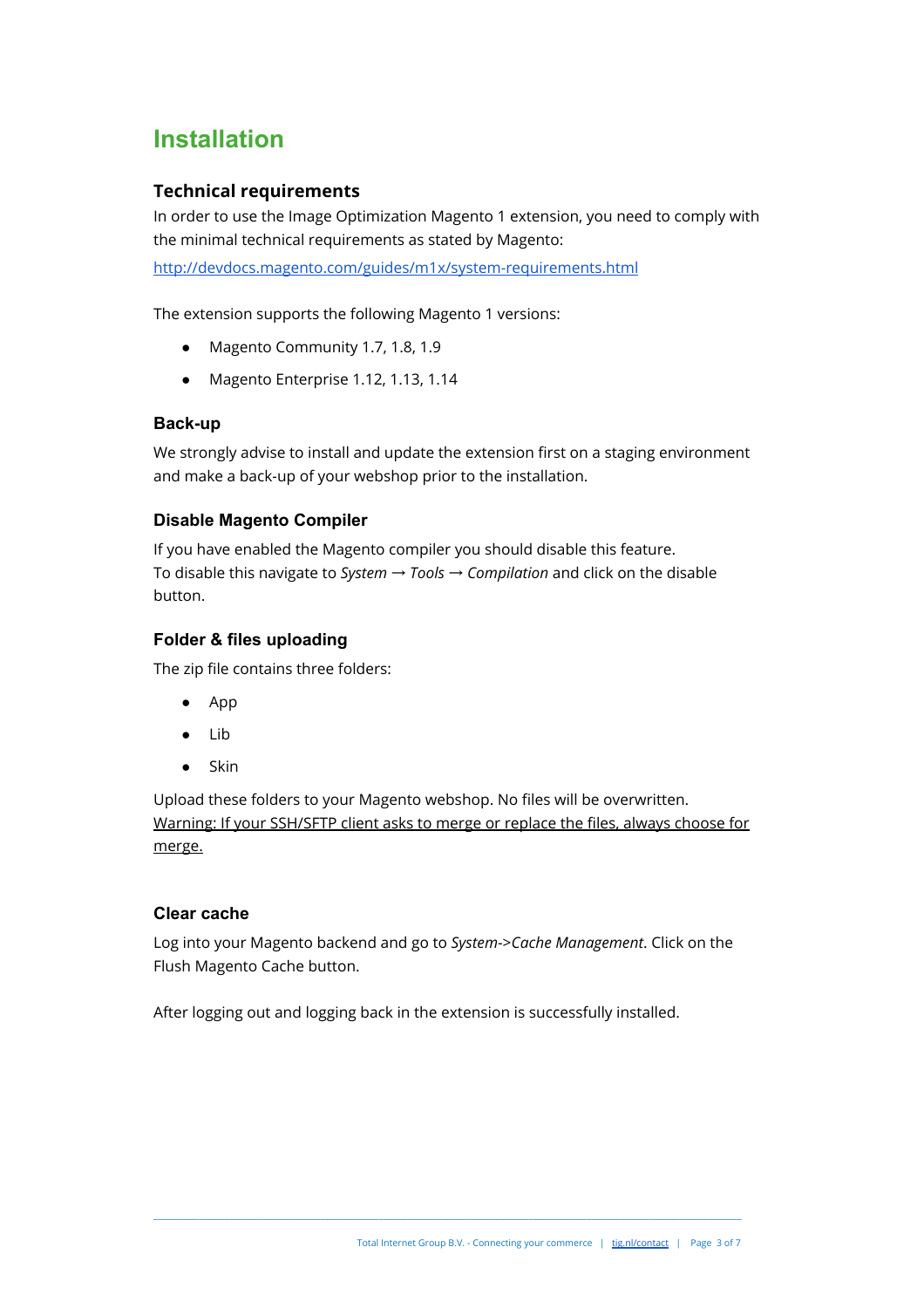# <span id="page-3-0"></span>**Upgrading**

### <span id="page-3-1"></span>**Can I upgrade from version 1 to newer versions?**

<span id="page-3-2"></span>Yes, to upgrade you can simply overwrite all files and folders when you upload the extension.

### **Will I keep my already compressed images after upgrading from version 1?**

No, because of the new improved structure in version 2.0. it was not possible to recognise the compressed product images from previous versions. This means all product images will be compressed again. If you're a heavy user please contact support@tinypng.com so we can work together on a resolution.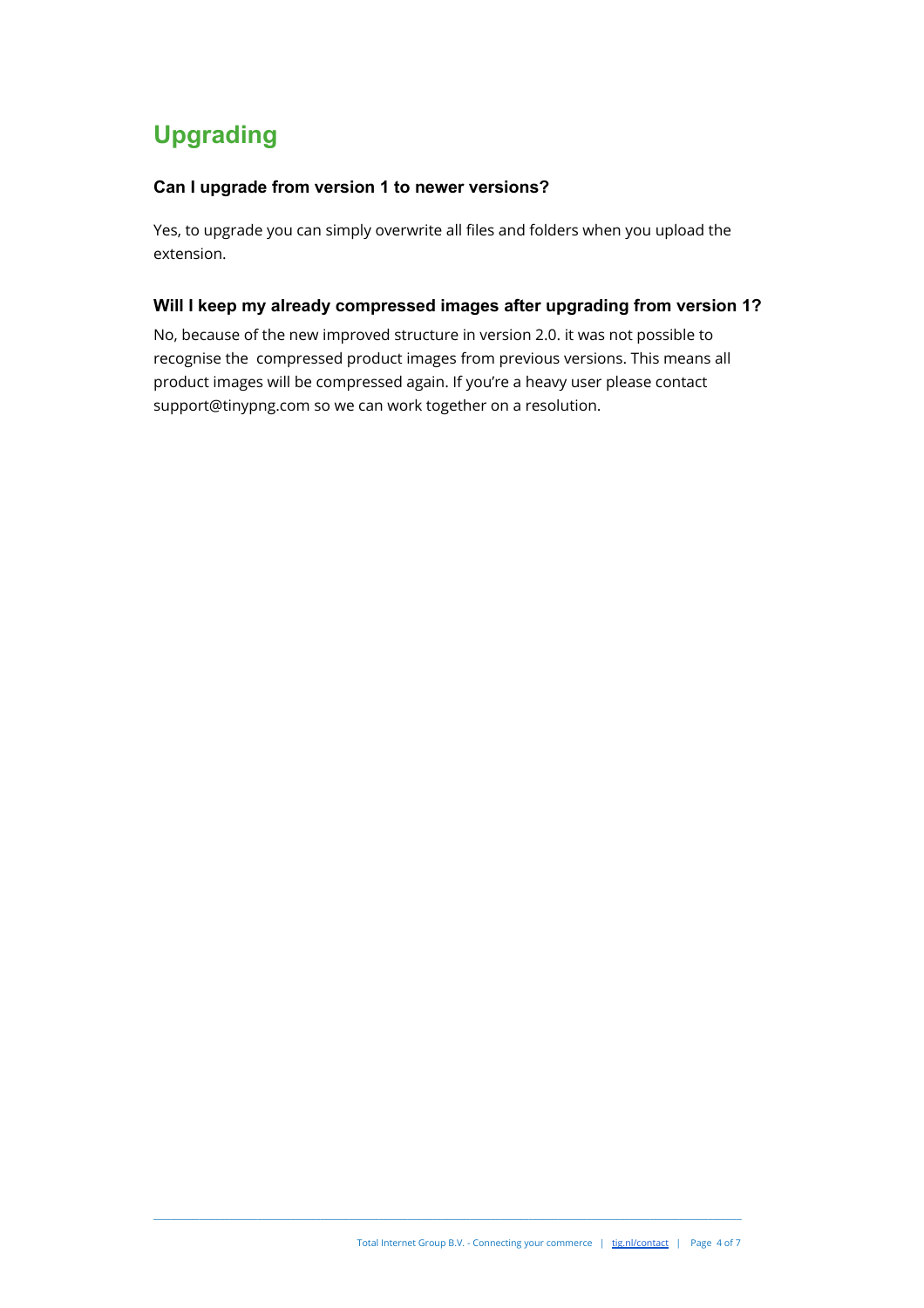# <span id="page-4-0"></span>**Configuration**

Log into your Magento backend and go to System Configuration General Image *Optimization*.

For connecting the extension to the Image Optimization service you have to enter your API key in the *Connection Settings* tab. If you don't have an API key, you can request one at the following page:<https://tinypng.com/developers>

Note: The extension will be only active (test and live) when you entered an API key.

If you have never used the extension before you should flush the product images cache.

 Go to *System Cache Management.* Click on the *Flush Catalog Images Cache and Flush Swatch Images Cache* buttons.

If any images are not loaded correctly at this point refresh the image html cache.

By default the extension is in live mode. Only when an image has the status 'optimized' the image is compressed by the TinyPNG service. Alternative modes are test and disabled. In test mode images will be optimized but will not be used on the front-end. If you switch from test to live mode the images which are already optimized will be used on the frontend. When the mode is disabled the extension won't connect with the TinyPNG service.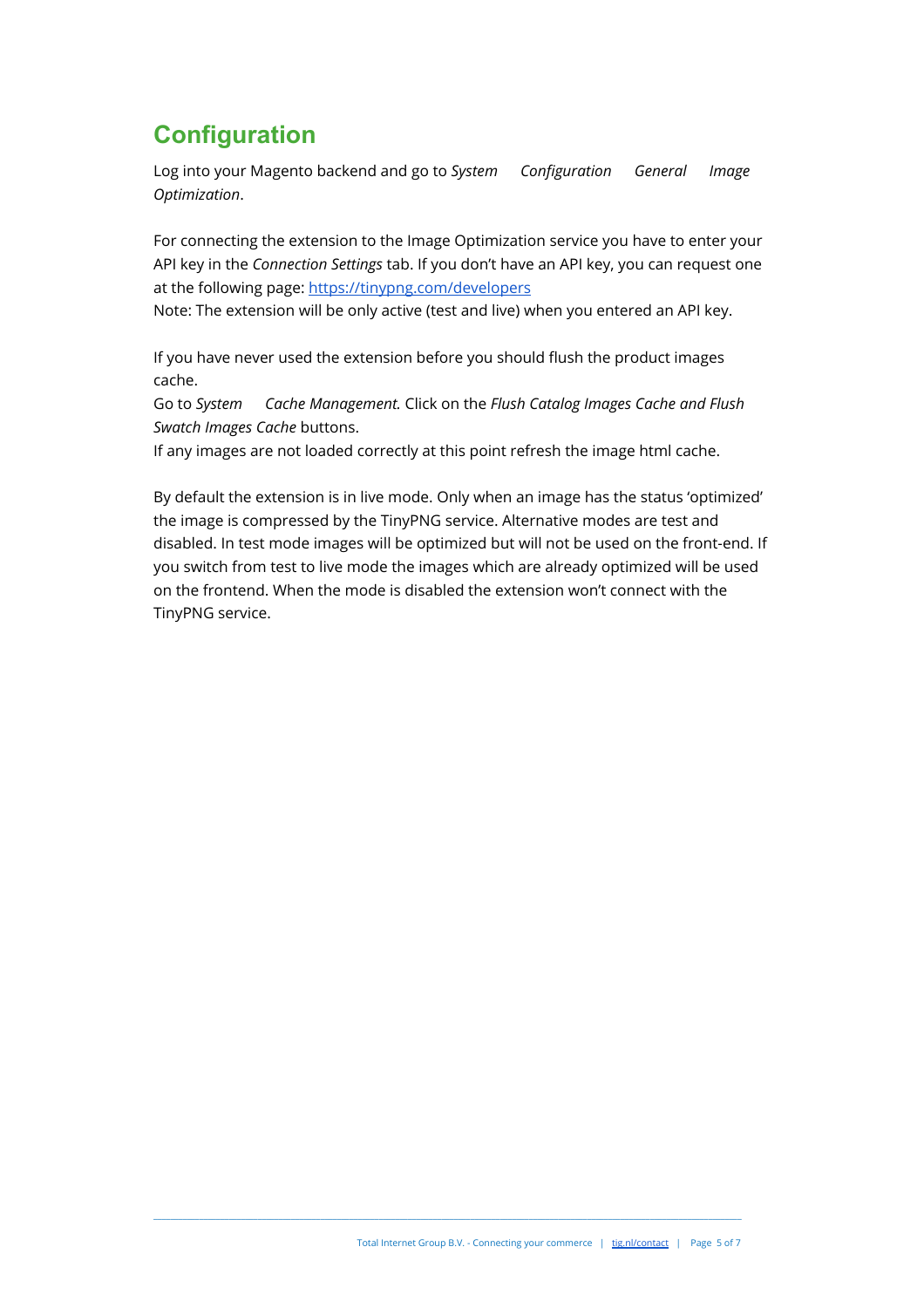# <span id="page-5-0"></span>**Frequently asked questions**

### <span id="page-5-1"></span>**Will this extension optimize my existing product images?**

Yes, the extension optimizes all product images in the Magento cache folder when it is in live or test mode and you flushed the images cache.

### <span id="page-5-2"></span>**Can I flush my Magento image cache without losing all the optimized images?**

Yes, you can flush the image cache without losing already optimized images. We store the optimized images in *media/catalog/product/optimized*.

### <span id="page-5-3"></span>**What will happen when I upload a image twice to my Magento webshop?**

The extension recognizes duplicated images. Instead of using the TinyPNG service again it will use the already optimized image, which is stored in the optimized folder.